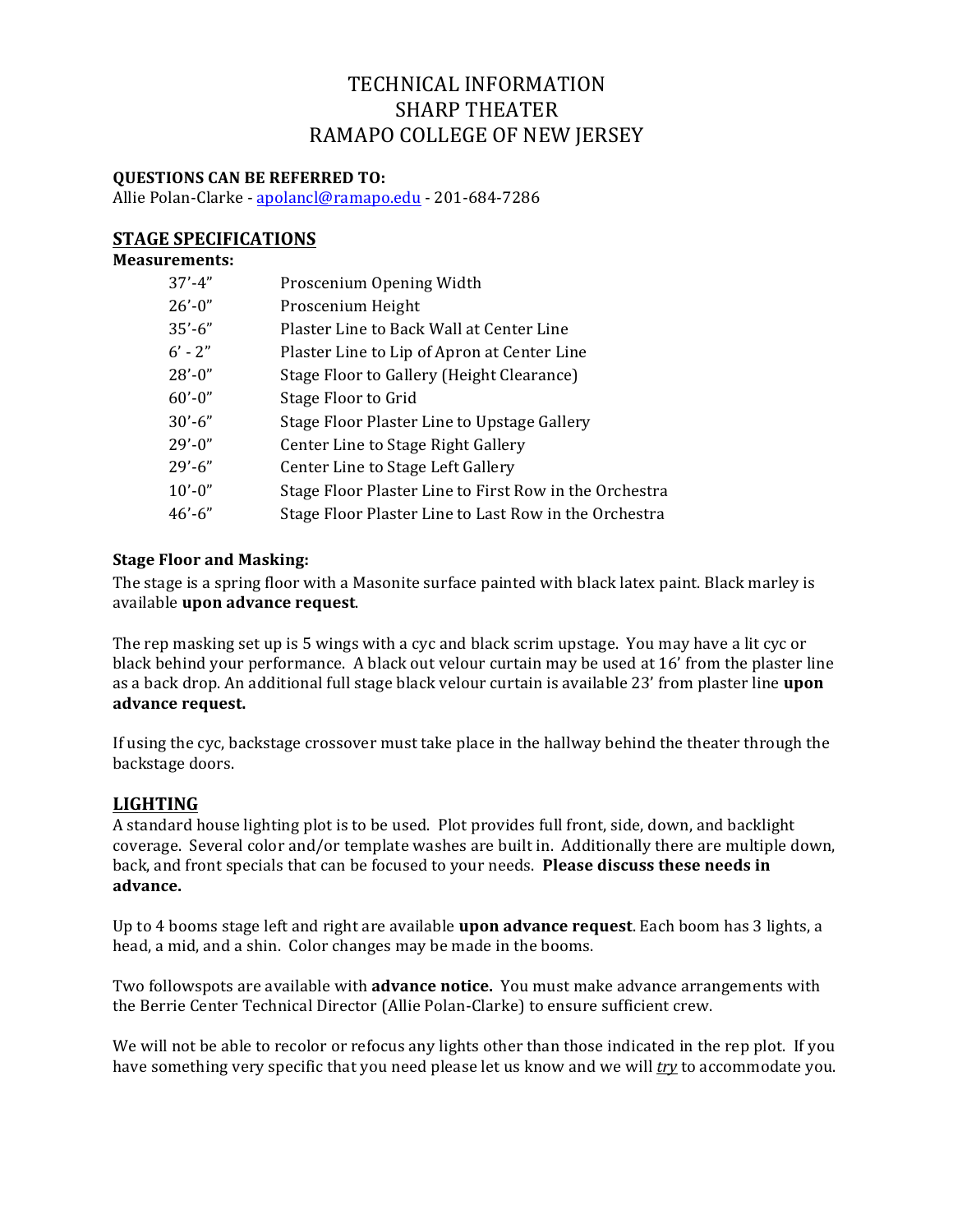We have a stock of templates and gels. Please ask in advance if you would like to use something from our supply. If you require anything specific please arrange to purchase it ahead of time. We will not accommodate requests for templates or gels we do not own.

#### **SOUND**

Please let us know what media your sound will be on. We can provide playback through a CD player or an mp3 hook up. Source material will be used as provided.

We do not have the facilities for recording audio or video. Should you choose to have an outside party record your performance, we can provide a low-line level feed from our soundboard.

We can provide a variety of microphones, including wire-less. Please let us know your needs ahead of time to insure we can accommodate your request.

We can provide up to 4 stage monitors on 4 mixes.

#### **PROJECTIONS**

We have a Mac computer in our control booth as well as a MacBook laptop to be used for projections. We can accommodate almost any computer provided. A DVD player is also available.

An Epson PowerLite projector is mounted at House Center on the Balcony Rail. The projection screen is flown and is 21'4" wide x 12' high.

#### **SCENERY AND COSTUMES**

Only very minimal scenery can be accommodated because of the number of different performances. Please let us know your needs. Do not assume that you will be able to use your normal scenery.

At the discretion of the Technical Supervisor, the scene shop and/or costume shop may be made available for minimal repairs of scenery and/or costumes.

Dressing rooms hold 25 performers. Room is L shaped and may be split into 2 smaller spaces each with its own bathroom. Larger side holds 17, smaller holds 8. The two bathrooms include showers.

Up to 5 costume racks available upon request.

If a private, lit backstage dressing area is required please discuss with Technical Supervisor in advance.

#### **CREW**

The Berrie Center Technical Supervisor will determine your crew needs based on the complexity of the performance. A minimum of 3 crew members (plus the Supervisor) will be standard for **all rentals.** Use of fly system, followspots, or moving scenery and props may necessitate a larger crew.

Lightboard, soundboard, followspot(s), and rigging system will be operated by Berrie Center staff only. Proper use of equipment for safety of persons and equipment will be at the sole discretion of Berrie Center staff.

During load-ins and rehearsal periods the crew will receive a 10 minute break every 2 hours. An unpaid one hour meal break will be given after 6 hours. Please arrange your schedules accordingly. Adjustments to this break schedule may be negotiated with Technical Supervisor if necessary.